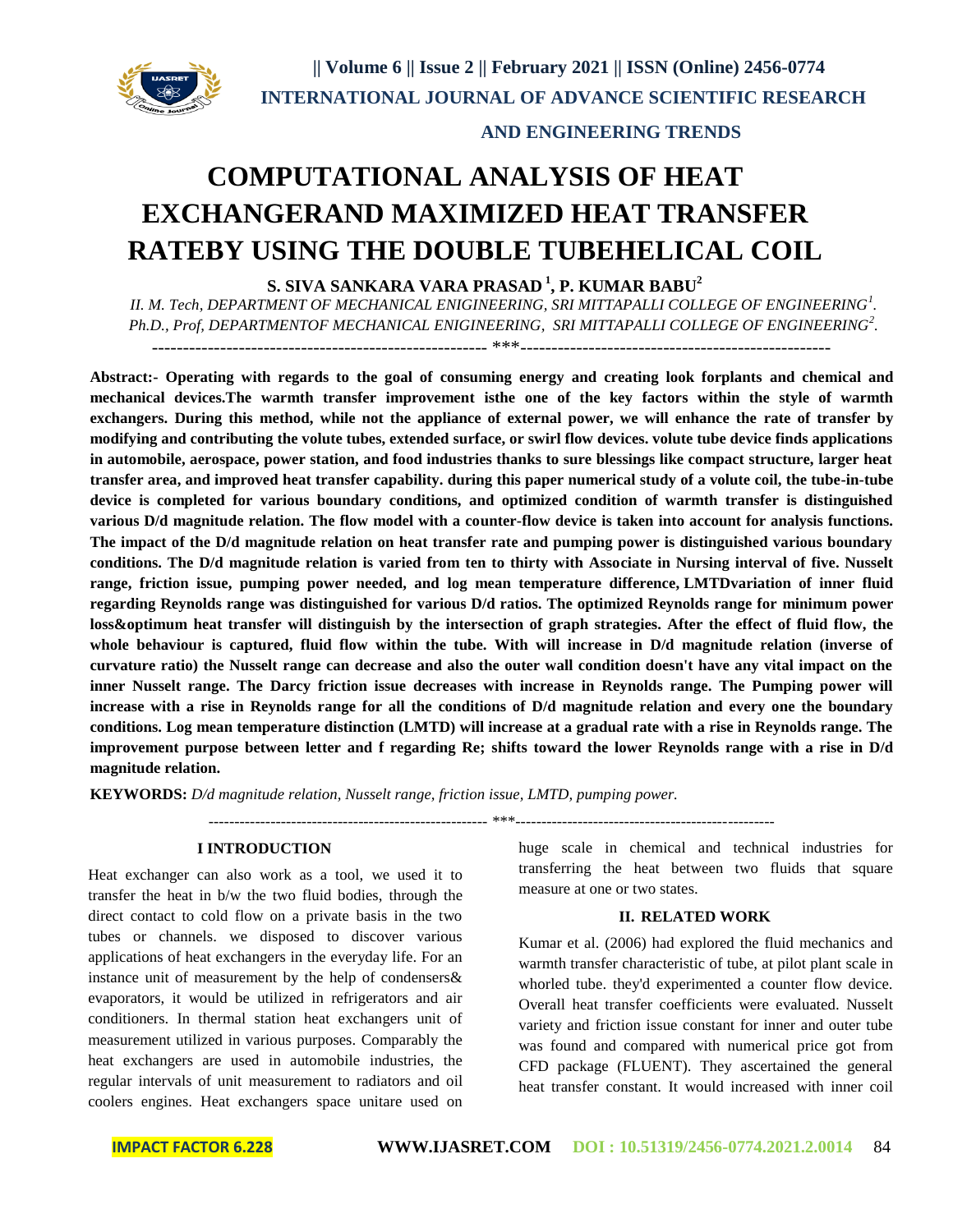

tube head variety for constant rate within the annulus region.

Kharat et al. (2009) after the completion of good examination gave a review on warmth transfer rate on a coaxal whorled coil device, and develop the correlation for warmth transfer constant. Heat transfer constant has improved for the tube containing flue gas of the warmth money handler by mistreatment CFD simulation and also the experimental study. The result of various operational variables was studied. The variables they'd thought-about ar gap between the coaxal coils, diameter of tube and coil diameter.

#### **III.METHODOLOGY**

The invention of high speed computers, combined with the correct numerical that} at intervals which for resolution physical problems, has revolutionized the set up of action we've associate inclination to envision and observe fluid dynamics and heat transfer problems. This could be named as machine Fluid Dynamics (CFD), and it's created it realizable to sophisticated analysis, the flow geometries of identical ease as that two-faced varied resolutions and ideal problems. CFD might so be thought of a study zone, it combines the fluid dynamics and numerical analysis. Historically, the development of CFD among Sixties and Seventies was driven by the necessity of the [\*fr1] industries. In Modern CFD, has applied across all disciplines – it can applicable in ocean science, civil, mechanical and medicines engineering being several of them. CFD substitutes analytical studies and experimental testing, and reduces the whole time of testing and arising with.All the CFD code can accommodate three basic parts Kumar et al. (2006) had investigated the mechanics and warmth transfer characteristic of tube in tube whorled device at pilot plant scale. they'd experimented a counter flow device. Overall heat transfer coefficients were evaluated. Nusselt choice and friction issue constant for inner and outer tube was found and compared with numerical value got from CFD package (FLUENT). They determined that the general heat transfer constant increase with inner coil tube Dean choice for constant rate among the annulus region.

1. Kharat et al. (2009) had completed the experiments to review heat. The rate of heat transfer on a concentric whorled coil helps to makes the correlation of heat transfer constant. Heat transfer constant has improved for the tube

containing flue gas of the warmth individual by observe CFD simulation and place on the experimental study. The results of various operational variables was studied. The variables they'd thought-about are the flaws b/w the concentric coils, diameter of tube and coil are Main thinker.

#### 2. Post processor

The CFD modeling originsthe degree identifies the draw backs and helps to understand the machine domain. the mesh structure follows, the foremost important portion of the pre-processing activity. every computation time and accuracy of resolution settle for the mesh structure. that is finer the grid is additionally lots of correct the result is. but the grid size should not generate unnecessarily fine that the computation takes overtime for computing, there need to be degree best grid size among that each one the computation need to be completed. CFD procedure: For numerical analysis in CFD following five stages unit of measurement

### **IV.EXPERIMENTAL RESULTS**

Geometry creation

In pure mathematics creation we've got to make the coiling pipe. For this we've got to open the ANSYS thirteen, move to CFD fluent package and open the planning creator then amendment the property to 3 dimensional. In DM initial we've got to make the profile for our downside circle is he profile. therefore to make the circle choose the XY-plane then set the unit to the mm. Then move to sketching and draw the circle then specify the dimension as an example its radius, and distance of the circle from the XY-axis. Then generate the circle. Compar generate different 2 circles for outer tube. For generating the trail draw a line perpendicular to XY-plane. Provides it dimension as mention within the downside.

For generating the coiling tube we've got to try and do the SWEEP procedure. For sweep we've got to pick the profile and also the path, then the operation ought to be ADD FROZEN. Then specify the quantity of turns, for this downside we have a tendency to choose 2 numbers of turns. Then generate it to make the coiling pipe. Same procedure is followed for generating the 2 annulus coiling tubes. when generating the 3 tubes specify the habitus that's whether or not it's FLUID or SOLID. The outer and innermost tubes square measure in a very FLUID condition and middle tube is within the SOLID state.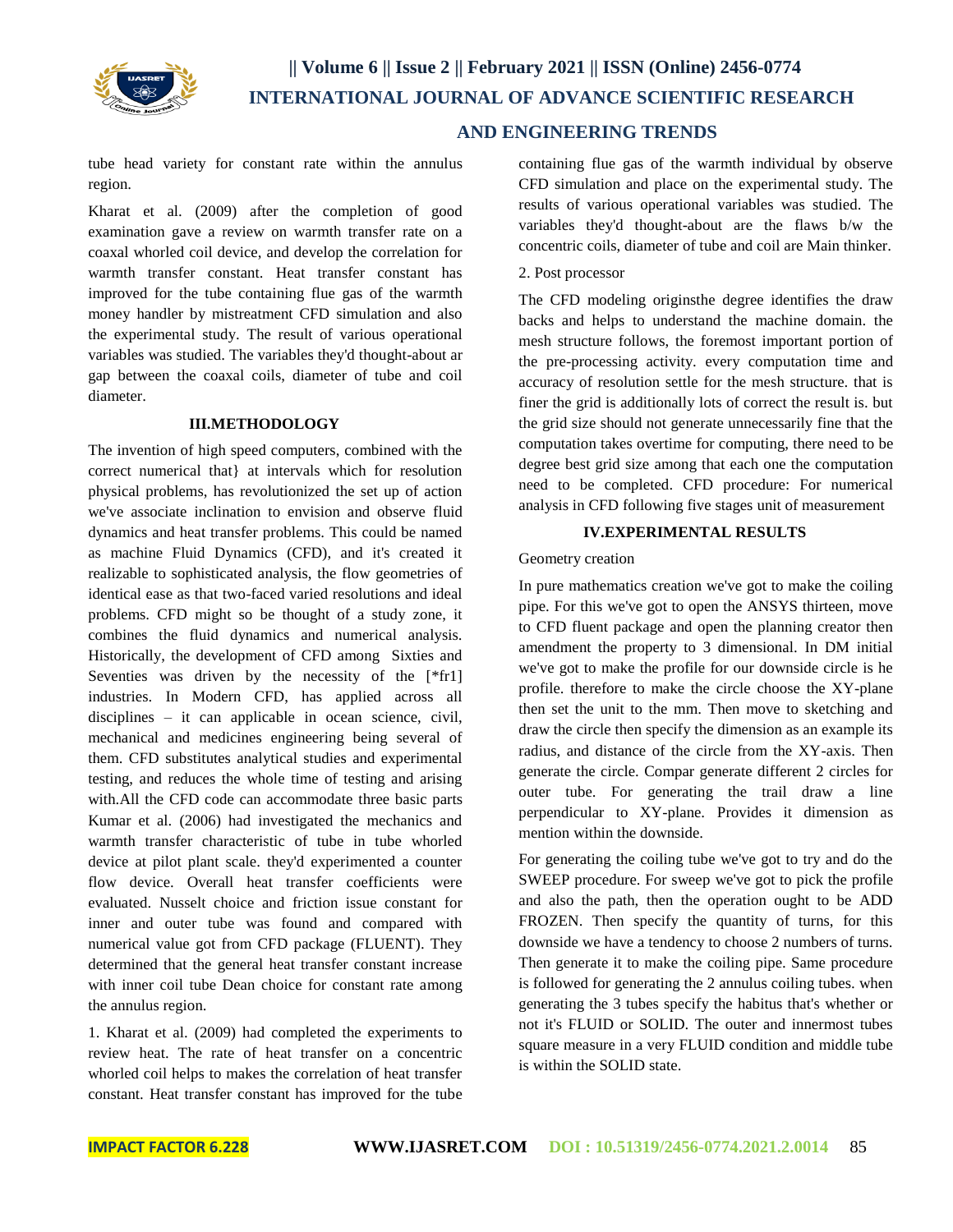

# **|| Volume 6 || Issue 2 || February 2021 || ISSN (Online) 2456-0774 INTERNATIONAL JOURNAL OF ADVANCE SCIENTIFIC RESEARCH AND ENGINEERING TRENDS**

To supply the rounded tube choose the operation and reckon the tube from the outer tube whiling protecting the tool body. In FLUENT for warmth transfer we tend to want conjugate heat transfer condition for this we've to form 3|the three} components three bodies to a minimum of 1 [\*fr1] three bodies. For this choose 3 bodies and right-click on it then kind NEW [\*fr1]. Then save the project and shut the planning creator.



 **Showing the geometry of double tube helical coil heat exchanger created in ANSYS 13 work bench.**

#### **Grid generation**

In grid generation first attend the MESH selection settled in FLUENT tree then press the GENERATE MESH button. it's going to turn out the machine-controlled grid. Then we have got to vary the grid or produce the grid finer thus correct results will come back. For generating fine mesh opt for the filler selection then opt for the sting for making the division. Then specify the number of divisions. For generating the uniform mesh we have got to MAP the face, for that we have got {to pick|toselect|to opt for} out the MAPPED FACE selection and choose the face that we have got to undertake and do the operation. this will turn out uniform mesh throughout the face of the math. Compare in MESHING technique we tend to ar ready to specify the sort of mesh we tend to want to form as Associate in Nursing example QUAD, TRI, QUAD/TRI etc. After that we have got to decision each face of the math. For that right click on the face and attend turn out NAME selection then name each face (for example water, outlet, wall etc.,). Then update the project.



Generation for the double tube helical coil heat exchanger

#### **SETUP AND FLOWSPECIFICATION**

In SETUP we generally set the operating conditions, flow specifications, boundary conditions, define the appropriate model for solving the problem.

First open the SETUP and specify it DOUBLE PRESSION for more accurate answer.

| Dimension.<br>$-2D$<br>(@) 3D<br>Display Options<br>7 Display Mesh After Reading<br>V Embed Graphics Windows<br>VI Workbench Color Scheme<br>Do not show this panel again<br>Show More Options | Options<br><b>J</b> Double Precision<br>Use Job Scheduler<br>Processing Options<br>Serial<br>Parallel |  |  |
|------------------------------------------------------------------------------------------------------------------------------------------------------------------------------------------------|-------------------------------------------------------------------------------------------------------|--|--|

Then in the problem set up tree go for the GENERAL option and change the scale form meter to millimeter.

In the MODEL tree selection the energy equation have to be compelled to be turned on for conniving the temperature profile

| Domain Extents            |                     |           |          | Scaling                                           |
|---------------------------|---------------------|-----------|----------|---------------------------------------------------|
|                           | Kmin (mm) -128.4997 | Xmax (mm) | 128.5    | <b>a</b> Convert Units<br>Specify Scaling Factors |
|                           | Ymin (mm) 3,482208  | Ymax (mm) | 68,48085 | Mesh Was Created In<br><select><br/>₹</select>    |
|                           | Zmin (mm) -128.4999 | Zmax (mm) | 128.4999 | Scaling Pactors                                   |
| View Length Unit In<br>mm | ۰                   |           |          | $X_{1}$<br>×                                      |
|                           |                     |           |          | $10 - 10$<br>z                                    |
|                           |                     |           |          |                                                   |
|                           |                     |           |          | 1                                                 |

For the heat money dealer. For turbulent model traditional traditional model was used. For this viscous model traditional traditional model was turned on. For opt foring the material we have got to travel for draw back known tree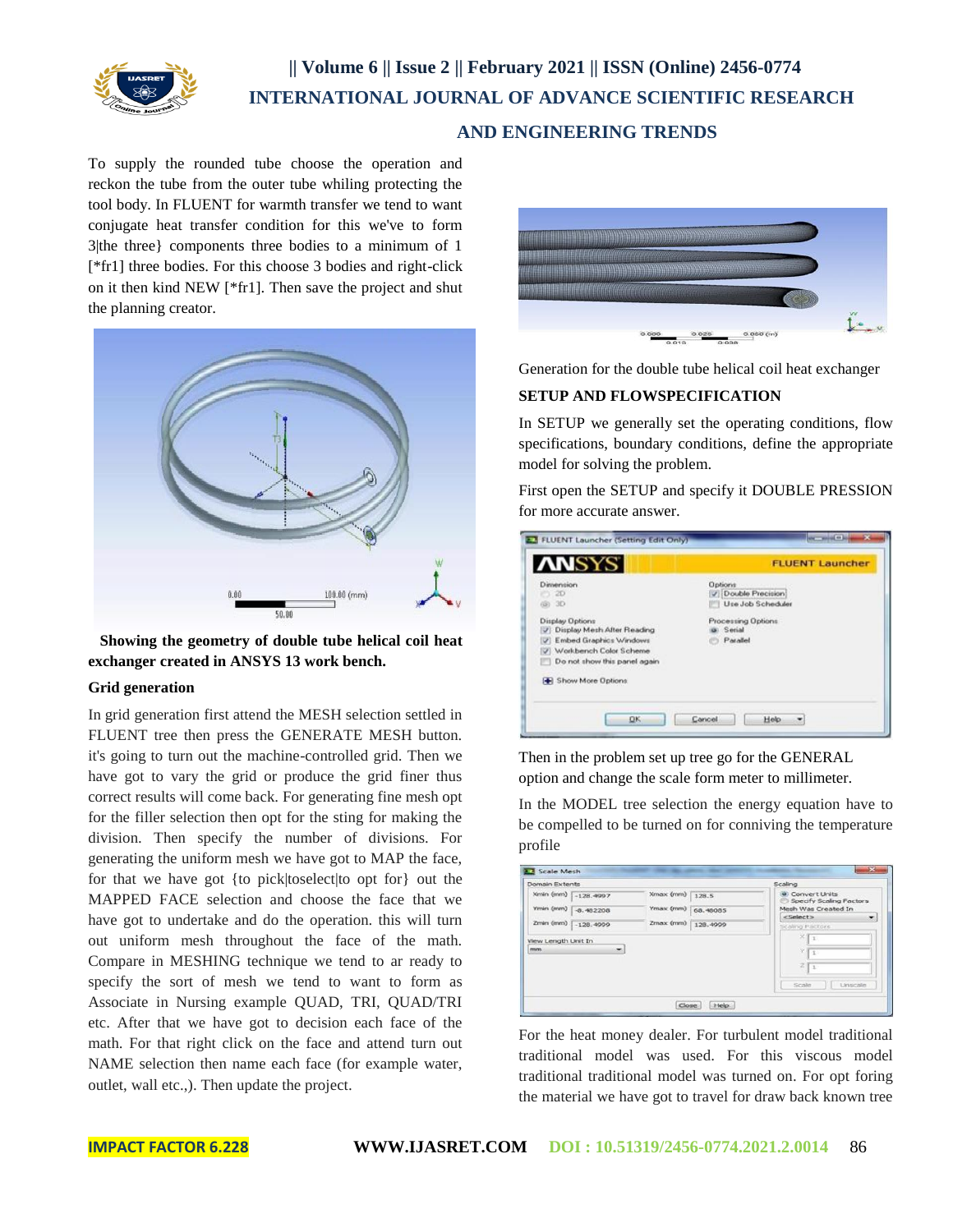

then opt for the material selection then choose modification and edit option where we tend to are ready to choose the material from fluent info.

| Name                             |                       | Material Type                                             |            |                       | Order Materials by |
|----------------------------------|-----------------------|-----------------------------------------------------------|------------|-----------------------|--------------------|
| water-liquid<br>Chemical Formula |                       | fluid<br>٠                                                |            |                       | a Name             |
|                                  |                       | <b>FLUENT Fluid Materials</b>                             |            | Chemical Formula      |                    |
| h2n <sub>5</sub>                 |                       | water-loud (h2o <l>)<br/>۰<br/>Mixture<br/>¥<br/>none</l> |            | FLUENT Database       |                    |
|                                  |                       |                                                           |            | User-Defined Database |                    |
|                                  |                       |                                                           |            |                       |                    |
| Properties                       |                       |                                                           |            |                       |                    |
| Density (kg/m3)                  | constant              |                                                           | Edit<br>٠  |                       |                    |
| 998.2                            |                       |                                                           |            |                       |                    |
| Cp (Specific Heat) (J/kg-k)      | Eth.<br>constant<br>٠ |                                                           |            |                       |                    |
| 4182                             |                       |                                                           |            |                       |                    |
| Thermal Conductivity (w/m-k)     | constant              | Edit<br>٠                                                 |            |                       |                    |
|                                  | 0.6                   |                                                           |            |                       |                    |
| Viscosity (kg/m-s)               | constant              |                                                           | Edit<br>¥. |                       |                    |
|                                  | 0.001003              |                                                           |            |                       |                    |
|                                  | Change/Create         | Delete                                                    | Close      | Help                  |                    |

Once selecting the suitable material (copper for solid and water for fluid), we tend to ar ready to modification their property in step with our wants.

Then we have got to specify the domain or the cell zone condition. For inner and outer fluid it have to be compelled to be water-fluid and for solid it have to be compelled to be copper.

| <b><i><u>tamata</u></i></b>                                                                                                                                                                                                  | <b>Coll Theat Conditions</b><br>Þ                                                                                                   | -11<br>Litted.                                                                                                                                                                                                                                                                                                                                                                                         | т.                                                        |
|------------------------------------------------------------------------------------------------------------------------------------------------------------------------------------------------------------------------------|-------------------------------------------------------------------------------------------------------------------------------------|--------------------------------------------------------------------------------------------------------------------------------------------------------------------------------------------------------------------------------------------------------------------------------------------------------------------------------------------------------------------------------------------------------|-----------------------------------------------------------|
| E<br>Em<br><b>Auto Lan Tarry</b><br>Irente<br><b>Messias</b><br>tales'<br><b>Markha</b><br>MAILINE<br><b>Select</b><br><b>MAY DAKAR</b><br><b>Leuskelande</b><br>triage<br>tivit<br>Patro estabales<br>Ref<br>Territ<br>ra e | ×<br>m<br>w<br>Jan. Holey<br>×<br><b><i>SAMA</i></b><br><b>Heids Delive</b><br>Market L.<br><b>E car ke terro</b><br>The Chief<br>ŵ | 目に<br><b>Jane Reday</b><br>arms full<br><b>RESTRICTION</b><br>$-1.36$<br><b>Chevisto I'uma ins I'lora law</b><br>The Nor Collins - Churina<br>Three line<br>Witness Law Haw And Louis Line Connecticut Assiss Court Services (Address)<br>town no bear<br><b>Tubble Will Digt</b><br>1300 (2)<br>V3<br>m<br>m<br>1941)<br>19<br><b>HOLD</b><br>×<br>俳<br><b>THIS 3</b><br>ś<br>and<br>ś<br><b>HEAR</b> | 89.38<br>me<br>Aa 28, 3916<br>AGYER/JENT 11-14, N. WA 144 |
|                                                                                                                                                                                                                              |                                                                                                                                     | ٠<br>Like Lincol Cree.                                                                                                                                                                                                                                                                                                                                                                                 |                                                           |

For setting the precondition attend precondition selection in draw back known tree then elite the varied precondition zone with specifying the sort of boundary (velocity

inlet/pressure outlet/wall) etc. Then in each precondition opt for the EDIT selection then specify the values in step with the wants.

|                                                                                                                                                                                                                                                                                                                                                       | <b>Weith!</b>                                                                                                                                                    | J<br>188                                                                                                                                                                                                                                                                                                                                                                                                                                                                                                                                                                                                                                                                                                                 |                          |
|-------------------------------------------------------------------------------------------------------------------------------------------------------------------------------------------------------------------------------------------------------------------------------------------------------------------------------------------------------|------------------------------------------------------------------------------------------------------------------------------------------------------------------|--------------------------------------------------------------------------------------------------------------------------------------------------------------------------------------------------------------------------------------------------------------------------------------------------------------------------------------------------------------------------------------------------------------------------------------------------------------------------------------------------------------------------------------------------------------------------------------------------------------------------------------------------------------------------------------------------------------------------|--------------------------|
| II<br><b>Ministers</b><br>Bylin (with)<br>NY FIFEES<br><b>Sale Rd</b><br>Ministras<br><b>Harlyfyll</b><br>MARING<br><b>Robins</b><br><b>Mile Industry</b><br><b>VAND SAW</b><br>$\begin{array}{c c c c c} \hline 0 & 0 & 0 & 0 \\ \hline 0 & 0 & 0 & 0 \\ \hline 0 & 0 & 0 & 0 \\ \hline 0 & 0 & 0 & 0 \\ \hline 0 & 0 & 0 & 0 \\ \hline \end{array}$ | 篇<br>habe ye.<br>Wikipedia<br>tele I<br><b>Justin Post</b> 199<br><b>JARUNI ENTIS TR</b><br><b>SGES 19</b><br><b><i>SAM INTO 19</i></b><br>k<br><b>They form</b> | <b>Director</b><br><b>Milled</b><br>NH<br><b>SR (1484)</b><br>TRAF<br>b)<br><b>MA</b><br>TRAFFICATION<br><b>E</b> tade (m)<br><b>Lake</b><br><b>TANK EARL</b><br>и<br>Forest Female (1997)<br>NAMERIA<br>ш<br><b>Andrésis</b> Fast<br>×<br>Val Mahil Busine (M)<br>Warrantee Incenter (M)<br>Logo Mili Angeler (M)<br><b>Whatfolk</b><br>gain Judé<br><i>italians</i><br><b>B</b> Weight<br>m<br><b>Idam</b> hour<br><b>MA</b><br><b>Not Find To demand</b><br>senant.<br># Xalent Inf Forest<br><b>Nikeline</b><br>to hubur latining<br>8<br>m<br><b>Aluted Hell Tabler</b><br>IT AN ORIGINAL PARTNERS<br><b>Skilled Suite</b><br>ä<br>ш<br>ш<br>m<br><b><i><u>NUMBAR</u></i></b><br><b>Floor miles</b><br>¥,<br>ш<br>٠ | ANTI FURIT 133 (ALB) WAS |
|                                                                                                                                                                                                                                                                                                                                                       |                                                                                                                                                                  | $A$ , last $\vert$ m.)                                                                                                                                                                                                                                                                                                                                                                                                                                                                                                                                                                                                                                                                                                   |                          |

Grid independence check is that the one all told the foremost necessary ensure have to be compelled to be completed inside the numerical analysis of a tangle. Grid independence check was completed to check the final word results have to be compelled to be inrelyent of the number of grids. In numerical draw back the results ar constantly relyent on the number of grids generated. so if we tend to alter the number of grids the results were changed. whereas dynamic the number of grids a stage might come back once the results arinrelyent of the number of grids. These minimum style of grids once .which there is no modification in results were determined was spoken as optimum grid size and additionally the results were inrelyent of grids.

In this draw back first the grid independence check were assigned for varied D/d magnitude relation. starting from D/d=10; considering outer wall insulated condition and keeping the water rate of hot fluid at one.5072m/sec (Re=10000) and temperature at 355K the grid size was varied from 64770 to 138775. The properties thought-about for checking the grid independence ar the temperature of cold and hot fluid at the outlet, pressure at water and outlet of hot fluid.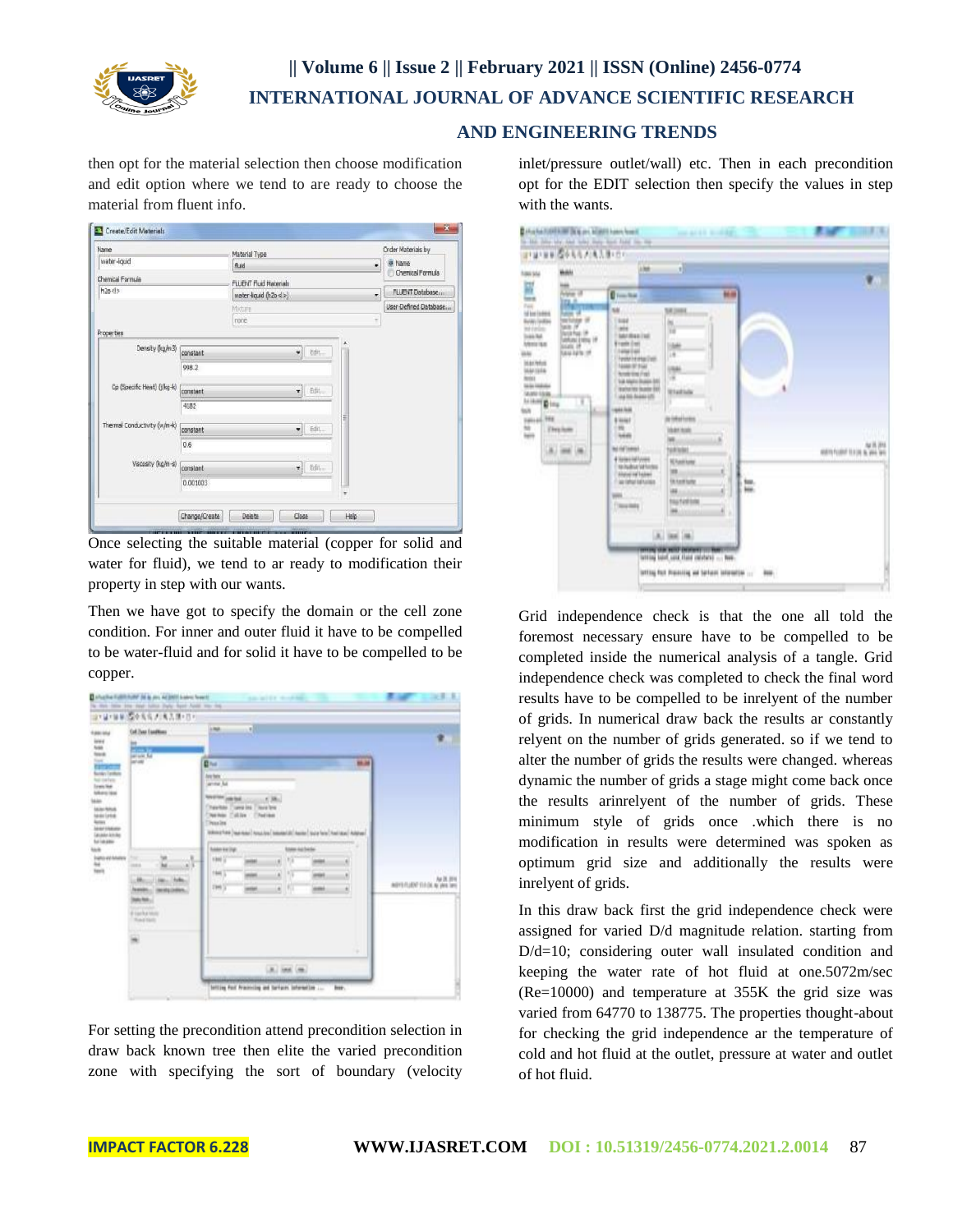





Fig.Grid independence test based on the outlet of hot fluid temperature

In the on top of two graphs outlet fluid temperatures were taken in axis and style of grids in the axis. The grids divisions were exaggerated and additionally the corresponding temperature of hot fluid in Fig.4.3 (a) and outlet of cold fluid temperature in Fig. 4.3 (b) were shown. once 138700 numbers of divisions the results did not suppose grids thus result's grid ingredient.Compare for different D/d magnitude relation the grid independence check has been completed on the concept of outlet temperature of hot fluid and cold fluid and optimum grids were chosen for any numerical analysis





#### **V.CONCLUSION**

•With increase within the painter variety, the Nusselt variety for the tubing increase. However, with will increase in flow turbulence between the fluid component will increase which is able to enhance the blending of the fluid and ultimately the Nusselt variety or the warmth transfer rate will increase.

•With will increase in D/d magnitude relation (inverse of curvature ratio) the Nusselt variety can decreases; for a selected worth of painter variety. Nusselt variety has most worth for  $D/d=10$ .

• The outer wall stipulation doesn't have any vital impact on the inner Nusselt variety, which might be confirmed from the results.

• Friction issue decreases with increase in painter variety thanks to relative roughness of surface, and rate of flowing fluid.

• Pumping power will increase with increase in painter variety for all the condition of D/d magnitude relation and for all the boundary conditions. this is often thanks to increase in pressure loss caused by additional flow. Pumping power is freelance of the outer wall boundary conditions. Log mean temperature distinction will increase at a gradual rate with increase in painter variety.

•As long because the heat transfer thinks about from the recent fluid any stipulation may be assumed for outer wall of external tube as a result of it doesn't have an effect on considerably the warmth transfer rate.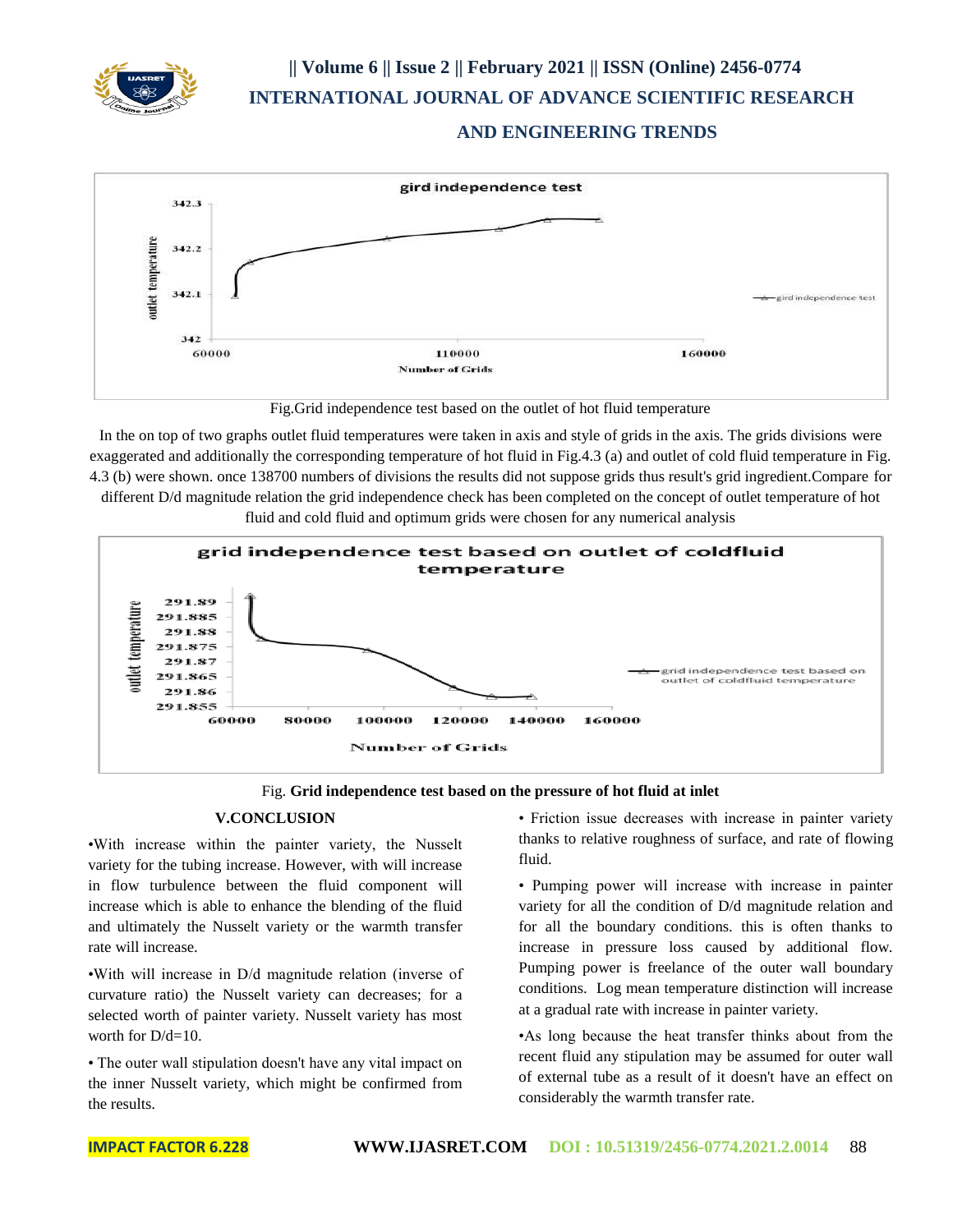

•From the improvement graph shown between letter of the alphabet and f with relevancy Re; the intersection shifts toward the lower painter variety with increase in D/d magnitude relation. It indicates that lower painter variety is needed to urge maximize condition for higher D/d magnitude relation as a result of the ability demand is additional as we have a tendency to move towards higher D/d magnitude relation.

•The optimum painter variety decreases with increase in D/d magnitude relation.

#### **REFERENCE**

•Eiamsa-ardSmith.,PromvongePongjet., Enhancement of heat transfer in a tube with regularly- spaced helical tape swirl generators, Solar Energy, vol.-78 (2005) 483–494.

•Eiamsa-ardSmith.,PromvongePongjet., Heat transfer attribute in a tube fitted with helical screw-tape with/without core-rod inserts. International Communications in Heat and Mass Transfer, vol.-34 (2007) 176–185.

•Ferng Y.M., Lin W.C., Chieng C.C., Numerically investigated effects of different Dean number and pitch size on flow and heat transfer attribute in a helically coil-tube heat exchanger, Applied Thermal Engineering, vol.-36 (2012) 378-385.

•Genic Srbislav B., JacimovicBranislav M., Jaric Marko S., Budimir Nikola J., DobrnjacMirko M., Research on the shell-side thermal performances of heat exchangers with helical tube coils, International Journal of Heat and Mass Transfer, vol.-55 (2012) 4295–4300.

•Ghorbani Nasser., TaherianHessam.,GorjiMofid., MirgolbabaeiHessam., An experimental study of thermal performance of shell-and-coil heat exchangers, International Communications in Heat and Mass Transfer, vol.-37 (2010) 775–781.

•Huminic Gabriela., Huminic Angel., Heat transfer attribute in double tube helical heat exchangers using nanofluids, International Journal of Heat and Mass Transfer, vol.-54 (2011) 4280–4287.

•JahanmirGh.S.,Farhadi F., Twisted bundle heat exchangers performance evaluation by CFD, International Communications in Heat and Mass Transfer, vol.-39 (2012) 1654–1660.

•JamshidiNaghmeh., FarhadiMousa., SedighiKurosh., GanjiDavoodDomeiry., Optimization of design parameters

for nanofluids flowing inside helical coils, International Communications in Heat and Mass Transfer, vol.-39 (2012) 311–317.

•Rennie Timothy J., RaghavanVijaya G.S., Numerical studies of a double-pipe helical heat exchanger, Applied Thermal Engineering, vol.-26 (2006) 1266–1273.

•San Jung-Yang., Hsu Chih-Hsiang., Chen Shih-Hao., Heat transfer attribute of a helical heat exchanger, Applied Thermal Engineering, vol.-39 (2012) 114-120.

•Yang Zhen., Zhao Zhenxing., Liu Yinhe., Chang Yongqiang., Cao Zidong., Convective heat transfer attribute of high-pressure gas in heat exchanger with membrane helical coils and membrane serpentine tubes, Experimental Thermal and Fluid Science, vol.-35 (2011) 1427– 1434.

•Zachar A., Investigation of natural convection induced outer side heat transfer rate of coiled-tube heat exchangers, International Journal of Heat and Mass Transfer, vol.-55 (2012) 7892–7901.

•Jamshidi N., Farhadi M., Ganji D.D., Sedighi K., Experimental analysis of heat transfer enhancement in shell and helical tube heat exchangers, Applied Thermal Engineering, vol.-51 (2013) 644-652.

•NaphonPaisarn.,WongwisesSomchai., A study of the heat transfer attribute of a compact spiral coil heat exchanger under wet-surface conditions, Experimental Thermal and Fluid Science, vol.-29 (2005) 511–521.

•PaisarnNaphon., Study on the heat transfer and flow attribute in a spiral-coil tube, International Communications in Heat and Mass Transfer, vol.-38 (2011) 69–74.

•Pawar S.S., SunnapwarVivek K., Experimental and CFD investigation of convective heat transfer in helically coiled tube heat exchanger, CHERD-1475 (2014) Article inpress.

•JayakumarJ.S.,Grover R.B., Two phase natural circulation residual heat removal, In Proc. 3rd ISHMT-ASME Heat and Mass Transfer Conference, Kanpur, India. 1997.

•Jayakumar J.S., Mahajani S.M., Mandal J.C., Vijayan P.K., BhoiRohidas., Experimental and CFD estimation of heat transfer in helically coiled heat exchangers, International journal of Chemical Engineering Research and Design, Vol.-86 (2008):221-232.

•Jayakumar J.S, Mahajani S.M., Mandal J.C., IyerKannan N., Vijayan P.K., CFD analysis of single-phase flows inside